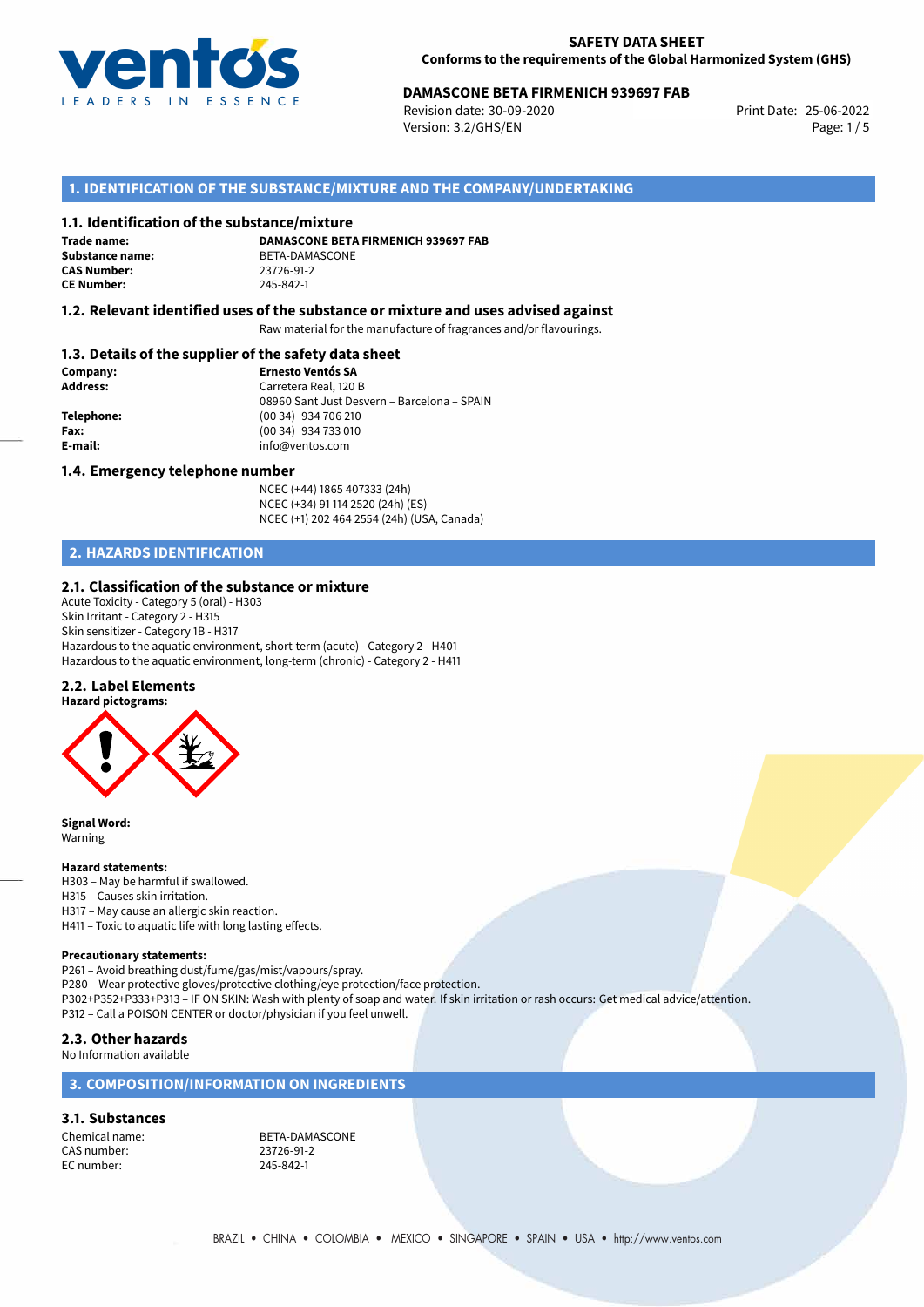

# **DAMASCONE BETA FIRMENICH 939697 FAB**<br>Revision date: 30-09-2020<br>Print Date: 25-06-2022

Revision date: 30-09-2020 Version: 3.2/GHS/EN Page: 2 / 5

## **Hazardous constituents:**

| <b>Chemical Name</b> | % (w/w)       | CAS No<br><b>EC No</b>  | <b>Classification according to GHS</b>                                                                                                                                                                                                                                                  |
|----------------------|---------------|-------------------------|-----------------------------------------------------------------------------------------------------------------------------------------------------------------------------------------------------------------------------------------------------------------------------------------|
| BETA-DAMASCONE       | >50           | 23726-91-2<br>245-842-1 | Acute Toxicity - Category 5 (oral) - H303<br>Skin Irritant - Category 2 - H315<br>Skin sensitizer - Category 1B - H317<br>Hazardous to the aquatic environment, short-term (acute) - Category 2 - H401<br>Hazardous to the aquatic environment, long-term (chronic) - Category 2 - H411 |
| CIS-BETA-DAMASCONE   | $>1$ ; $<$ 10 | 23726-92-3<br>245-843-7 | Acute Toxicity - Category 5 (oral) - H303<br>Skin sensitizer - Category 1B - H317<br>Hazardous to the aquatic environment, short-term (acute) - Category 2 - H401<br>Hazardous to the aquatic environment, long-term (chronic) - Category 2 - H411                                      |

[See the full text of the hazard statements in section 16.](#page-4-0)

# **3.2. Mixtures**

Not applicable.

## **4. FIRST-AID MEASURES**

## **4.1. Description of necessary first aid measures**

| Ingestion:    | Rinse mouth with water.                                                                                               |
|---------------|-----------------------------------------------------------------------------------------------------------------------|
|               | Obtain medical advice.                                                                                                |
|               | Keep at rest. Do not induce vomiting.                                                                                 |
| Eye contact:  | In case of contact with eyes, rinse immediately with plenty of water for at least 15 minutes and seek medical advice. |
| Inhalation:   | Remove person to fresh air and keep at rest.                                                                          |
|               | Seek immediate medical advice.                                                                                        |
| Skin contact: | Take off immediately all contaminated clothing.                                                                       |
|               | Thoroughly wash affected skin with soap and water.                                                                    |
|               | Seek medical attention if symptoms persist.                                                                           |

## **4.2. Most important symptoms and effects, both acute and delayed**

No information available.

## **4.3. Indication of any immediate medical attention and special treatment needed**

No information available.

## **5. FIRE-FIGHTING MEASURES**

## **5.1. Extinguishing Media**

Water spray, carbon dioxide, dry chemical powder or appropriate foam. For safety reasons do not use full water jet.

### **5.2. Special hazards arising from the substance or mixture**

Known or Anticipated Hazardous Products of Combustion: Emits toxic fumes under fire conditions.

## **5.3. Advice for firefighters**

High temperatures can lead to high pressures inside closed containers. Avoid inhalation of vapors that are created. Use appropriate respiratory protection. Do not allow spillage of fire to be poured into drains or watercourses. Wear self-contained breathing apparatus and protective clothing.

# **6. ACCIDENTAL RELEASE MEASURES**

## **6.1. Personal precautions, protective equipment and emergency procedures**

Evacuate surronding areas. Ensure adequate ventilation. Keep unnecessary and unprotected personnel from entering. Do not breathe vapor/spray. Avoid contact with skin and eyes. Information regarding personal protective measures: see section 8.

## **6.2. Environmental precautions**

To avoid possible contamination of the environment, do not discharge into any drains, surface waters or groundwaters.

### **6.3. Methods and materials for containment and cleaning up**

Cover with an inert, inorganic, non-combustible absorbent material (e.g. dry-lime, sand, soda ash). Place in covered containers using non-sparking tools and transport outdoors. Avoid open flames or sources of ignition (e.g. pilot lights on gas hot water heater). Ventilate area and wash spill site after material pickup is complete.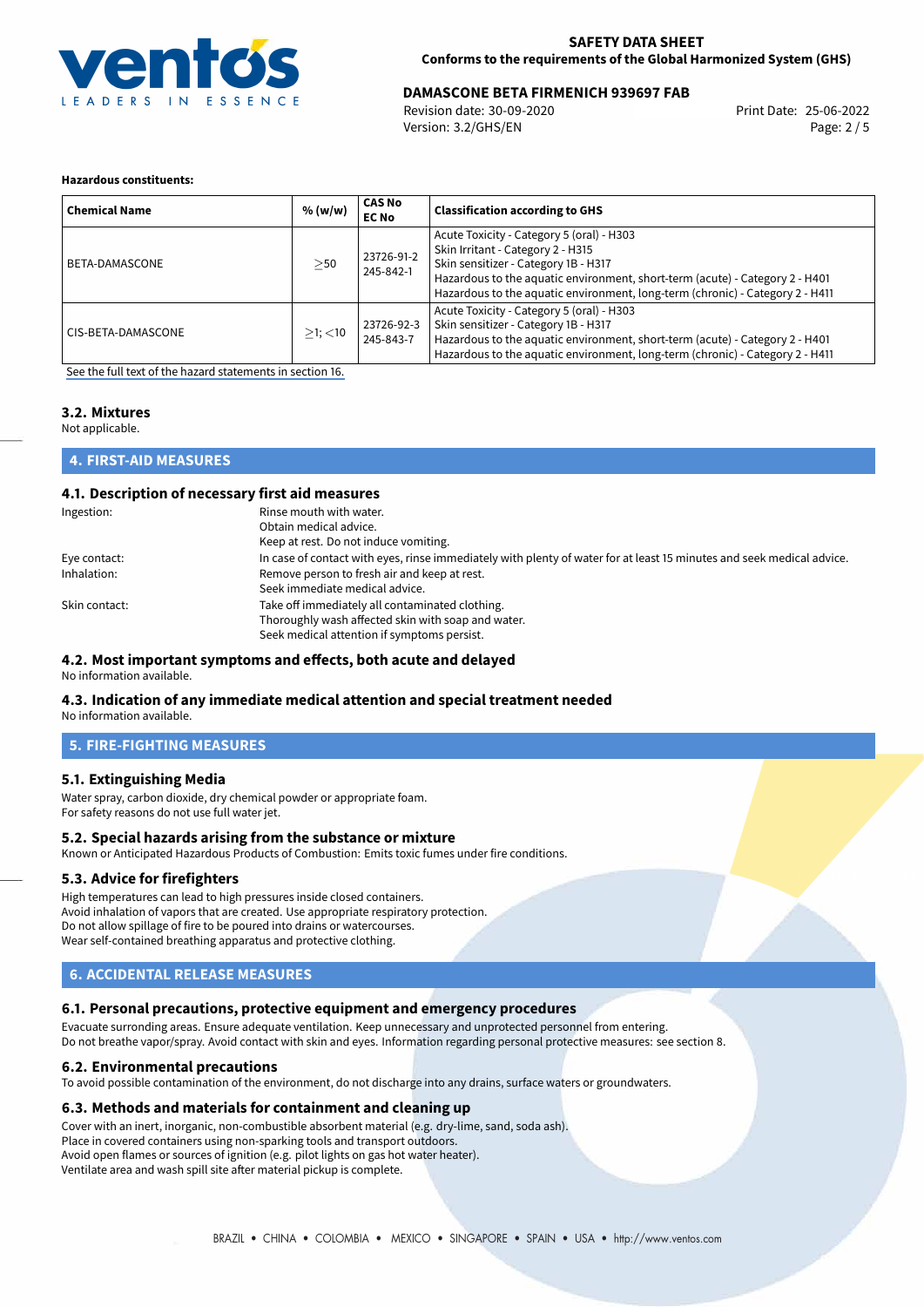

# **DAMASCONE BETA FIRMENICH 939697 FAB**<br>25-06-2022 Print Date: 25-06-2022

Revision date: 30-09-2020 Version: 3.2/GHS/EN Page: 3 / 5

# **6.4. Reference to other sections**

Information regarding exposure controls, personal protection and disposal considerations can be found in sections 8 and 13.

## **7. HANDLING AND STORAGE**

## **7.1. Precautions for safe handling**

Do not store or handle this material near food or drinking water. Do not smoke. Avoid contact with the eyes, skin and clothing. Wear protective clothing and use glasses. Observe the rules of safety and hygiene at work. Keep in the original container or an alternative made from a compatible material.

# **7.2. Conditions for safe storage, including any incompatibilities**

Store in tightly closed and preferably full containers in a cool, dry and ventilated area, protected from light. Keep away from sources of ignition (e.g. hot surfaces, sparks, flame and static discharges). Keep away from incompatible materials (see section 10).

## **7.3. Specific end use(s)**

No information available.

# **8. EXPOSURE CONTROLS AND PERSONAL PROTECTION**

## **8.1. Control parameters**

Components with occupational exposure limits: None known.

## **8.2. Exposure controls**

Measures should be taken to prevent materials from being splashed into the body. Provide adequate ventilation, according to the conditions of use. Use a mechanical exhaust if required.

## **8.3. Individual protection measures, such as personal protective equipment**

| Eye/Face protection:             | Chemical safety goggles are recommended. Wash contaminated goggles before reuse.                                                      |  |  |
|----------------------------------|---------------------------------------------------------------------------------------------------------------------------------------|--|--|
| Hand Protection:                 | Chemical-resistant gloves are recommended. Wash contaminated gloves before reuse.                                                     |  |  |
| Body protection:                 | Personal protective equipment for the body should be selected based on the task being performed and the risks<br>involved.            |  |  |
| Respiratory Protection:          | In case of insufficient ventilation, use suitable respiratory equipment.                                                              |  |  |
| Environmental exposure controls: | Emissions from ventilation or process equipment should be checked to ensure they comply with environmental<br>protection legislation. |  |  |
|                                  | In some cases, filters or engineering modifications to the process equipment will be necessary to reduce emissions to                 |  |  |
|                                  | acceptable levels.                                                                                                                    |  |  |

# **9. PHYSICAL AND CHEMICAL PROPERTIES**

## **9.1. Information on basic physical and chemical properties**

| Appearance:                            | Liquid                    |  |
|----------------------------------------|---------------------------|--|
| Colour:                                | Conforms to standard      |  |
| Odour:                                 | Conforms to standard      |  |
| Odour theshold:                        | Not determined            |  |
| pH:                                    | Not determined            |  |
| Melting point/freezing point:          | Not determined            |  |
| Boling point/boiling range (°C):       | Not determined            |  |
| Flash point:                           | 110 $\degree$ C           |  |
| Evaporation rate:                      | Not determined            |  |
| Flammability:                          | Not determined            |  |
| Lower flammability/Explosive limit:    | Not determined            |  |
| Upper flammability/Explosive limit:    | Not determined            |  |
| Vapour pressure:                       | Not determined            |  |
| Vapour Density:                        | Not determined            |  |
| Density:                               | $0,932-0,94$ g/mL (20°C)  |  |
| Relative density:                      | $0,932-0,94(20°C)$        |  |
| Water solubility:                      | <b>INSOLUBLE IN WATER</b> |  |
| Solubility in other solvents:          | SOLUBLE IN ETHANOL        |  |
| Partition coefficient n-octanol/water: | Not determined            |  |
| Auto-ignition temperature:             | Not determined            |  |
| Decomposition temperature:             | Not determined            |  |
| Viscosity, dynamic:                    | Not determined            |  |
|                                        |                           |  |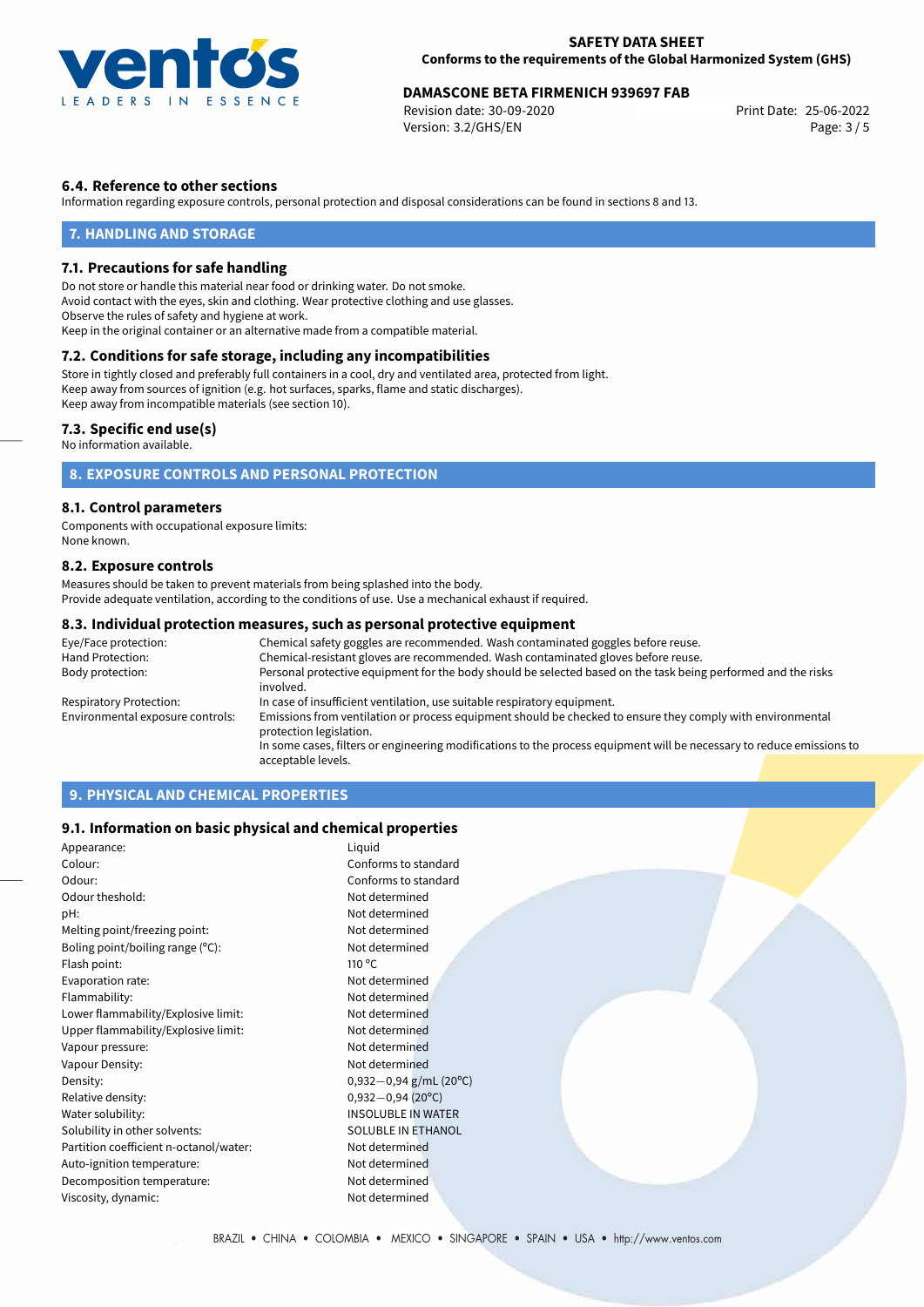

# **DAMASCONE BETA FIRMENICH 939697 FAB**<br>25-06-2022 Print Date: 25-06-2022

Revision date: 30-09-2020 Version: 3.2/GHS/EN Page: 4 / 5

| Viscosity, kinematic: |  |
|-----------------------|--|
| Explosive properties: |  |
| Oxidising properties: |  |

Not determined Not determined Not determined

# **10. STABILITY AND REACTIVITY**

## **10.1. Reactivity**

No hazardous reactions if stored and handled as prescribed/indicated.

### **10.2. Chemical stability**

The product is stable if stored and handled as prescribed/indicated.

## **10.3. Possibility of hazardous reactions**

No hazardous reactions if stored and handled as prescribed/indicated.

### **10.4. Conditions to Avoid**

Conditions to Avoid: Excessive heat, flame or other ignition sources.

### **10.5. Incompatible materials**

Avoid contact with strong acids and bases and oxidizing agents.

#### **10.6. Hazardous decomposition products**

During combustion may form carbon monoxide and unidentified organic compounds.

# **11. TOXICOLOGICAL INFORMATION**

| Acute toxicity                    | May be harmful if swallowed.                                              |
|-----------------------------------|---------------------------------------------------------------------------|
| <b>Skin corrosion/irritation</b>  | Causes skin irritation.                                                   |
| Serious eye damage/irritation     | Based on the data available, the criteria for classification are not met. |
| Respiratory or skin sensitisation | May cause an allergic skin reaction.                                      |
| Germ cell mutagenicity            | Based on the data available, the criteria for classification are not met. |
| <b>Carcinogenicity</b>            | Based on the data available, the criteria for classification are not met. |
| Reproductive toxicity             | Based on the data available, the criteria for classification are not met. |
| <b>STOT-single exposure</b>       | Based on the data available, the criteria for classification are not met. |
| <b>STOT-repeated exposure</b>     | Based on the data available, the criteria for classification are not met. |
| Aspiration hazard                 | Based on the data available, the criteria for classification are not met. |

# **12. ECOLOGICAL INFORMATION**

### **12.1. Toxicity**

**Assessment:** Toxic to aquatic life with long lasting effects. **Experimental/calculated data:** No information available.

## **12.2. Degradability**

No information available.

# **12.3. Bioaccumulative potential**

No information available.

#### **12.4. Soil mobility** No information available.

## **12.5. Other adverse effects**

See also sections 6, 7, 13 and 15 Do not allow to get into waste water or waterways.

# **13. DISPOSAL CONSIDERATIONS**

## **13.1. Waste treatment methods**

Dispose of in accordance with national and local environmental regulations.